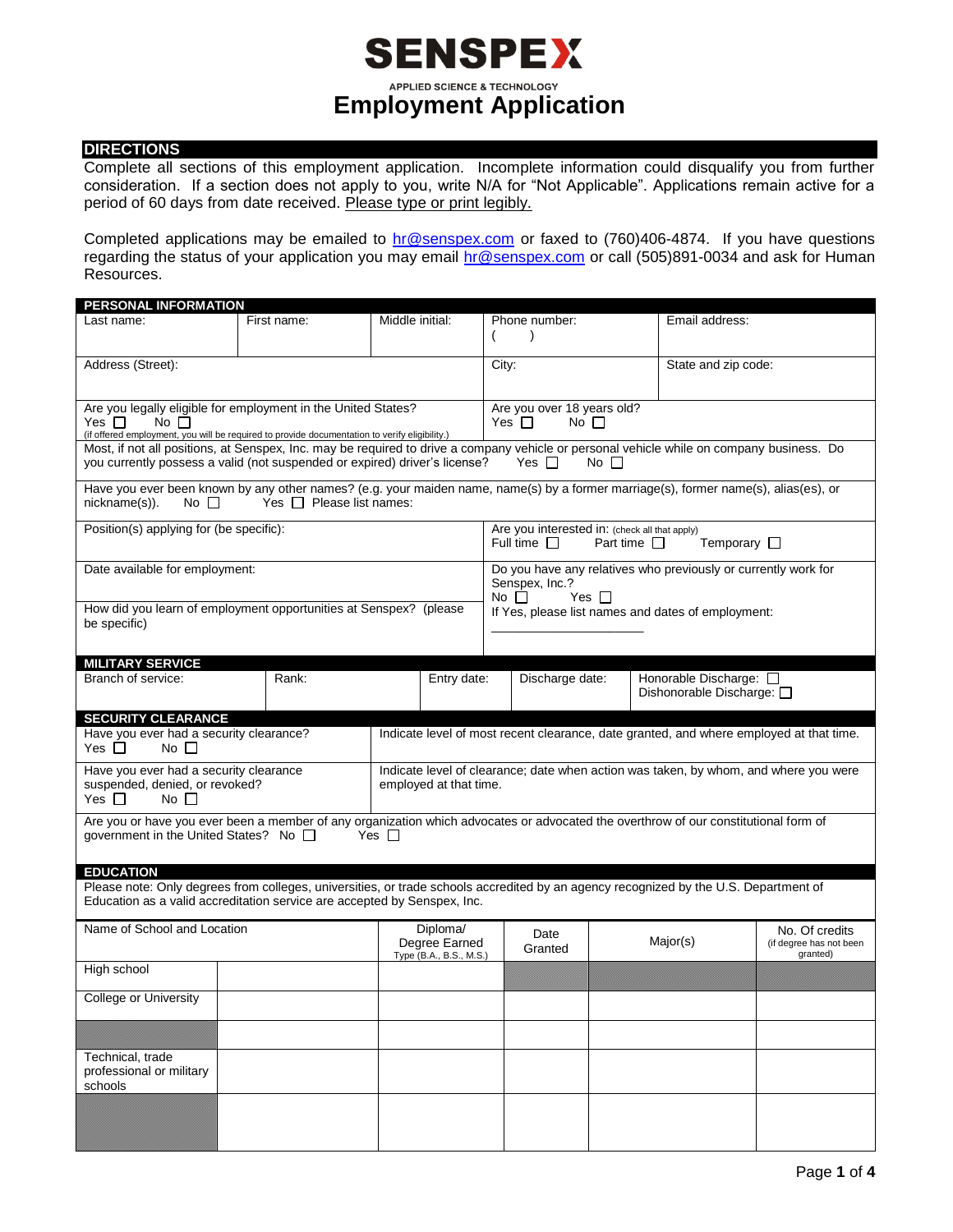|                                                                                                                                                               |         |       | <b>SENSPEX</b>                                                                                                                                                                                                                                                                                                                                                                                                                                  |                                               |                                                                                          |                                               |                                                                                                        |                  |  |
|---------------------------------------------------------------------------------------------------------------------------------------------------------------|---------|-------|-------------------------------------------------------------------------------------------------------------------------------------------------------------------------------------------------------------------------------------------------------------------------------------------------------------------------------------------------------------------------------------------------------------------------------------------------|-----------------------------------------------|------------------------------------------------------------------------------------------|-----------------------------------------------|--------------------------------------------------------------------------------------------------------|------------------|--|
|                                                                                                                                                               |         |       | <b>APPLIED SCIENCE &amp; TECHNOLOGY</b><br><b>Employment Application</b>                                                                                                                                                                                                                                                                                                                                                                        |                                               |                                                                                          |                                               |                                                                                                        |                  |  |
| <b>EDUCATION CONTINUED</b>                                                                                                                                    |         |       |                                                                                                                                                                                                                                                                                                                                                                                                                                                 |                                               |                                                                                          |                                               |                                                                                                        |                  |  |
| the job areas in which you are interested.                                                                                                                    |         |       | List by descriptive title (not course number) any courses that you have taken and any equipment that you can operate that are applicable to                                                                                                                                                                                                                                                                                                     |                                               |                                                                                          |                                               |                                                                                                        |                  |  |
| Subject or Equipment                                                                                                                                          | Credits | Grade | Subject or Equipment                                                                                                                                                                                                                                                                                                                                                                                                                            | Credits                                       | Grade                                                                                    | Subject or Equipment                          | Credits                                                                                                | Grade            |  |
|                                                                                                                                                               |         |       |                                                                                                                                                                                                                                                                                                                                                                                                                                                 |                                               |                                                                                          |                                               |                                                                                                        |                  |  |
|                                                                                                                                                               |         |       |                                                                                                                                                                                                                                                                                                                                                                                                                                                 |                                               |                                                                                          |                                               |                                                                                                        |                  |  |
|                                                                                                                                                               |         |       | Please indicate any other education or training which you believe qualifies you for the position you are seeking:                                                                                                                                                                                                                                                                                                                               |                                               |                                                                                          |                                               |                                                                                                        |                  |  |
|                                                                                                                                                               |         |       |                                                                                                                                                                                                                                                                                                                                                                                                                                                 |                                               |                                                                                          |                                               |                                                                                                        |                  |  |
| <b>LICENSES / CERTIFICATES</b>                                                                                                                                |         |       | You need not disclose membership in professional organizations that may reveal information regarding race, color, creed, sex, religion,                                                                                                                                                                                                                                                                                                         |                                               |                                                                                          |                                               |                                                                                                        |                  |  |
| national origin, ancestry, age, disability, marital status, veteran status or any other protected status.<br>Type of License(s) Held<br>Agency / Organization |         |       |                                                                                                                                                                                                                                                                                                                                                                                                                                                 | Date Issued & Expiration Date (if applicable) |                                                                                          |                                               |                                                                                                        |                  |  |
| Type of License(s) Held                                                                                                                                       |         |       | Agency / Organization                                                                                                                                                                                                                                                                                                                                                                                                                           |                                               |                                                                                          |                                               | Date Issued & Expiration Date (if applicable)                                                          |                  |  |
| Type of License(s) Held                                                                                                                                       |         |       | Agency / Organization                                                                                                                                                                                                                                                                                                                                                                                                                           |                                               |                                                                                          | Date Issued & Expiration Date (if applicable) |                                                                                                        |                  |  |
| <b>EMPLOYMENT HISTORY</b>                                                                                                                                     |         |       |                                                                                                                                                                                                                                                                                                                                                                                                                                                 |                                               |                                                                                          |                                               |                                                                                                        |                  |  |
| Employer / Business Name (Present or last position)                                                                                                           |         |       | business, give firm name and complete address of a business reference who can verify your activities during the period. If unemployed during<br>any part of the seven (7) year period, list name and complete address of one person, not a relative, who can verify the unemployment period.<br>Optional: If professional history extends beyond seven (7) years, and is relevant to the position you are applying for, please include details. |                                               | From (mo/yr)                                                                             | To $(mo/yr)$                                  | <b>Position Status:</b>                                                                                |                  |  |
|                                                                                                                                                               |         |       |                                                                                                                                                                                                                                                                                                                                                                                                                                                 |                                               |                                                                                          |                                               | Full time $\Box$                                                                                       | Part time $\Box$ |  |
| Employer Address (Number, Street, City, State, and Zip Code)                                                                                                  |         |       |                                                                                                                                                                                                                                                                                                                                                                                                                                                 |                                               |                                                                                          |                                               |                                                                                                        |                  |  |
| <b>Position Title</b>                                                                                                                                         |         |       |                                                                                                                                                                                                                                                                                                                                                                                                                                                 |                                               | May we contact this employer to verify employment history?<br>Yes $\Box$<br>$No \; \Box$ |                                               |                                                                                                        |                  |  |
| Job duties (Include specific skills to perform duties outlined)                                                                                               |         |       |                                                                                                                                                                                                                                                                                                                                                                                                                                                 |                                               |                                                                                          |                                               |                                                                                                        |                  |  |
| Reason for leaving or wanting to leave:                                                                                                                       |         |       |                                                                                                                                                                                                                                                                                                                                                                                                                                                 |                                               | Supervisor's name                                                                        |                                               | Phone number                                                                                           |                  |  |
| Quit after being told you would be terminated (fired) $\Box$                                                                                                  |         |       | Under what circumstances did your employment end with this employer?<br>Left by mutual agreement following notice of unsatisfactory performance $\Box$                                                                                                                                                                                                                                                                                          |                                               | Resigned $\square$                                                                       | Reduction in force/Layoff □                   | Terminated (fired) $\Box$<br>Left by mutual agreement following charges or allegations of misconduct [ |                  |  |
| Employer / Business Name (Present or last position)                                                                                                           |         |       |                                                                                                                                                                                                                                                                                                                                                                                                                                                 | From (mo/yr)                                  | To (mo/yr)                                                                               | <b>Position Status:</b><br>Full time $\Box$   | Part time $\square$                                                                                    |                  |  |
| Employer Address (Number, Street, City, State, and Zip Code)                                                                                                  |         |       |                                                                                                                                                                                                                                                                                                                                                                                                                                                 |                                               |                                                                                          |                                               |                                                                                                        |                  |  |
| <b>Position Title</b>                                                                                                                                         |         |       |                                                                                                                                                                                                                                                                                                                                                                                                                                                 |                                               | May we contact this employer to verify employment history?<br>Yes $\Box$<br>No $\Box$    |                                               |                                                                                                        |                  |  |
| Job duties (Include specific skills to perform duties outlined)                                                                                               |         |       |                                                                                                                                                                                                                                                                                                                                                                                                                                                 |                                               |                                                                                          |                                               |                                                                                                        |                  |  |
| Reason for leaving or wanting to leave:                                                                                                                       |         |       |                                                                                                                                                                                                                                                                                                                                                                                                                                                 | Supervisor's name                             |                                                                                          | Phone number                                  |                                                                                                        |                  |  |
| Quit after being told you would be terminated (fired) $\Box$                                                                                                  |         |       | Under what circumstances did your employment end with this employer?<br>Left by mutual agreement following notice of unsatisfactory performance $\Box$                                                                                                                                                                                                                                                                                          |                                               | Resigned $\square$                                                                       | Reduction in force/Layoff □                   | Terminated (fired) $\Box$<br>Left by mutual agreement following charges or allegations of misconduct [ |                  |  |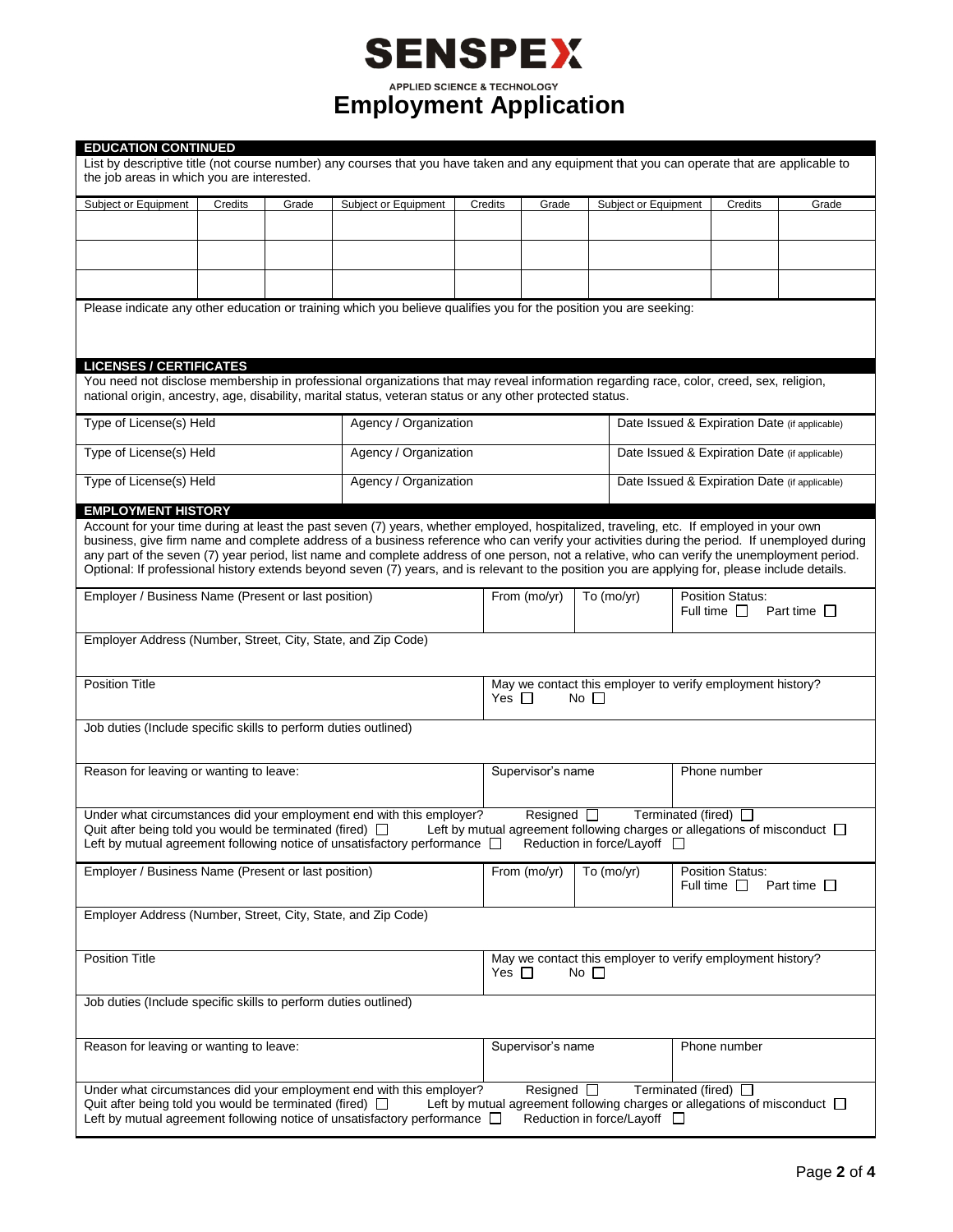# **SENSPEX**

**Employment Application** 

|                                                                                                                                                                                                                                                                                                                                                                                  | <b>EMPLOYMENT HISTORY CONTINUED</b>                          |                                                                                                                                                                                                                   |                                                                                                                                                             |                                             |                                             |                            |  |
|----------------------------------------------------------------------------------------------------------------------------------------------------------------------------------------------------------------------------------------------------------------------------------------------------------------------------------------------------------------------------------|--------------------------------------------------------------|-------------------------------------------------------------------------------------------------------------------------------------------------------------------------------------------------------------------|-------------------------------------------------------------------------------------------------------------------------------------------------------------|---------------------------------------------|---------------------------------------------|----------------------------|--|
|                                                                                                                                                                                                                                                                                                                                                                                  | Employer / Business Name (Present or last position)          | From (mo/yr)                                                                                                                                                                                                      | To $(mo/yr)$                                                                                                                                                | <b>Position Status:</b><br>Full time $\Box$ | Part time $\Box$                            |                            |  |
|                                                                                                                                                                                                                                                                                                                                                                                  | Employer Address (Number, Street, City, State, and Zip Code) |                                                                                                                                                                                                                   |                                                                                                                                                             |                                             |                                             |                            |  |
|                                                                                                                                                                                                                                                                                                                                                                                  |                                                              |                                                                                                                                                                                                                   |                                                                                                                                                             |                                             |                                             |                            |  |
| <b>Position Title</b>                                                                                                                                                                                                                                                                                                                                                            |                                                              |                                                                                                                                                                                                                   | May we contact this employer to verify employment history?<br>Yes $\Box$<br>$No$ $\Box$                                                                     |                                             |                                             |                            |  |
|                                                                                                                                                                                                                                                                                                                                                                                  |                                                              | Job duties (Include specific skills to perform duties outlined)                                                                                                                                                   |                                                                                                                                                             |                                             |                                             |                            |  |
|                                                                                                                                                                                                                                                                                                                                                                                  |                                                              |                                                                                                                                                                                                                   |                                                                                                                                                             |                                             |                                             |                            |  |
| Reason for leaving or wanting to leave:                                                                                                                                                                                                                                                                                                                                          |                                                              |                                                                                                                                                                                                                   | Supervisor's name                                                                                                                                           |                                             | Phone number                                |                            |  |
|                                                                                                                                                                                                                                                                                                                                                                                  |                                                              | Under what circumstances did your employment end with this employer?<br>Quit after being told you would be terminated (fired) $\Box$<br>Left by mutual agreement following notice of unsatisfactory performance [ | Terminated (fired) □<br>Resigned $\square$<br>Left by mutual agreement following charges or allegations of misconduct $\Box$<br>Reduction in force/Layoff □ |                                             |                                             |                            |  |
|                                                                                                                                                                                                                                                                                                                                                                                  |                                                              | Employer / Business Name (Present or last position)                                                                                                                                                               | From (mo/yr)                                                                                                                                                | To (mo/yr)                                  | <b>Position Status:</b><br>Full time $\Box$ | Part time $\Box$           |  |
|                                                                                                                                                                                                                                                                                                                                                                                  |                                                              | Employer Address (Number, Street, City, State, and Zip Code)                                                                                                                                                      |                                                                                                                                                             |                                             |                                             |                            |  |
| <b>Position Title</b>                                                                                                                                                                                                                                                                                                                                                            |                                                              |                                                                                                                                                                                                                   | May we contact this employer to verify employment history?<br>Yes $\Box$<br>$No$ $\Box$                                                                     |                                             |                                             |                            |  |
| Job duties (Include specific skills to perform duties outlined)                                                                                                                                                                                                                                                                                                                  |                                                              |                                                                                                                                                                                                                   |                                                                                                                                                             |                                             |                                             |                            |  |
| Reason for leaving or wanting to leave:                                                                                                                                                                                                                                                                                                                                          |                                                              |                                                                                                                                                                                                                   | Supervisor's name                                                                                                                                           |                                             | Phone number                                |                            |  |
| Under what circumstances did your employment end with this employer?<br>Terminated (fired) □<br>Resigned $\square$<br>Quit after being told you would be terminated (fired) $\Box$<br>Left by mutual agreement following charges or allegations of misconduct $\Box$<br>Left by mutual agreement following notice of unsatisfactory performance [<br>Reduction in force/Layoff □ |                                                              |                                                                                                                                                                                                                   |                                                                                                                                                             |                                             |                                             |                            |  |
|                                                                                                                                                                                                                                                                                                                                                                                  |                                                              | LIST ADDITIONAL EMPLOYMENT (to make this record cover at least seven (7) years (continue on a separate page if necessary)                                                                                         |                                                                                                                                                             |                                             |                                             |                            |  |
| From (mo/yr)                                                                                                                                                                                                                                                                                                                                                                     | To $(mo/yr)$                                                 | Company                                                                                                                                                                                                           | <b>Address</b>                                                                                                                                              |                                             |                                             | Job title and major duties |  |
| From (mo/yr)                                                                                                                                                                                                                                                                                                                                                                     | To (mo/yr)                                                   | Company                                                                                                                                                                                                           | Address                                                                                                                                                     |                                             |                                             | Job title and major duties |  |
| From (mo/yr)                                                                                                                                                                                                                                                                                                                                                                     | To (mo/yr)                                                   | Company                                                                                                                                                                                                           | Address                                                                                                                                                     |                                             |                                             | Job title and major duties |  |
| From (mo/yr)                                                                                                                                                                                                                                                                                                                                                                     | To (mo/yr)                                                   | Company                                                                                                                                                                                                           | Address                                                                                                                                                     |                                             |                                             | Job title and major duties |  |
| From (mo/yr)                                                                                                                                                                                                                                                                                                                                                                     | To (mo/yr)                                                   | Company                                                                                                                                                                                                           | Address                                                                                                                                                     |                                             |                                             | Job title and major duties |  |
|                                                                                                                                                                                                                                                                                                                                                                                  |                                                              |                                                                                                                                                                                                                   |                                                                                                                                                             |                                             |                                             |                            |  |
| <b>PROFESSIONAL REFERENCES</b>                                                                                                                                                                                                                                                                                                                                                   |                                                              |                                                                                                                                                                                                                   |                                                                                                                                                             |                                             |                                             |                            |  |
| List three (3) professional references that we may contact. Professional references may include, but are not limited to: former employer, a<br>colleague, a client, a vendor, supervisor, professor, coach, and college advisors.                                                                                                                                                |                                                              |                                                                                                                                                                                                                   |                                                                                                                                                             |                                             |                                             |                            |  |
| Name                                                                                                                                                                                                                                                                                                                                                                             | Relationship to you / Company                                |                                                                                                                                                                                                                   | Phone                                                                                                                                                       |                                             | Email                                       |                            |  |
| Relationship to you / Company<br>Name                                                                                                                                                                                                                                                                                                                                            |                                                              | Phone                                                                                                                                                                                                             |                                                                                                                                                             | Email                                       |                                             |                            |  |
| Relationship to you / Company<br>Name                                                                                                                                                                                                                                                                                                                                            |                                                              |                                                                                                                                                                                                                   | Phone                                                                                                                                                       | Email                                       |                                             |                            |  |
|                                                                                                                                                                                                                                                                                                                                                                                  |                                                              |                                                                                                                                                                                                                   |                                                                                                                                                             |                                             |                                             |                            |  |